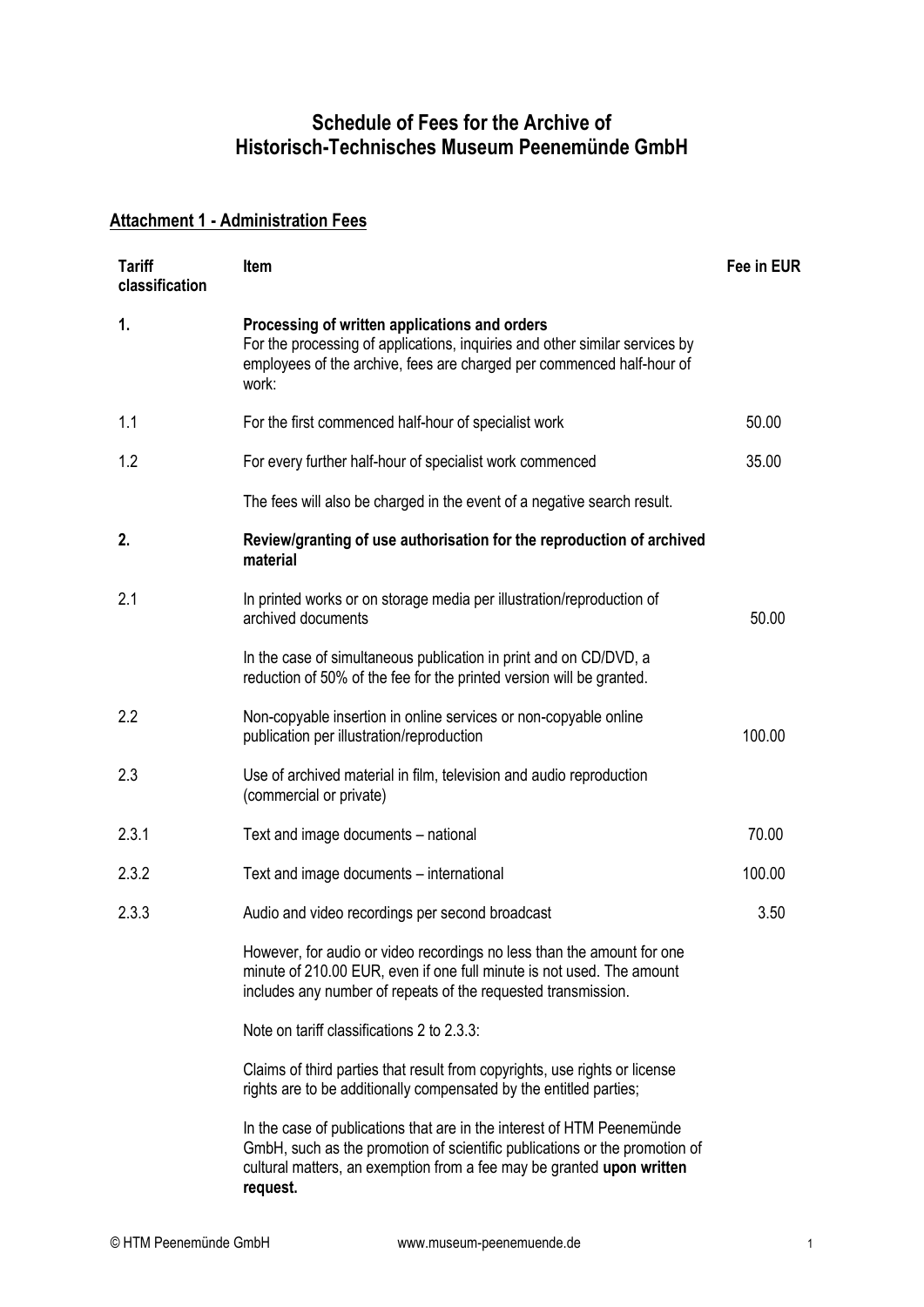| <b>Tariff</b><br>classification | <b>Item</b>                                                                                                                                                                                                                                                                                                                                 | Fee in EUR |
|---------------------------------|---------------------------------------------------------------------------------------------------------------------------------------------------------------------------------------------------------------------------------------------------------------------------------------------------------------------------------------------|------------|
| 2.3.4                           | For the compilation of a selection of audio or video recordings with several<br>extracts, per extract                                                                                                                                                                                                                                       | 10.00      |
|                                 | Should no extracts be used, a flat-rate processing fee of 40.00 EUR will be<br>charged,                                                                                                                                                                                                                                                     |            |
| 3.                              | Preparation and accompanying work in the case of photography and<br>film recording on the premises of HTM Peenemünde GmbH and the<br>monument landscape of Peenemünde<br>For the support of photography and film teams (commercial or private) by<br>employees of HTM Peenemünde GmbH, fees per half-hour of work<br>commenced are charged: |            |
| 3.1                             | For the first half-hour of work                                                                                                                                                                                                                                                                                                             | 40.00      |
| 3.2                             | For every further half-hour of work commenced                                                                                                                                                                                                                                                                                               | 20.00      |
|                                 | Note on tariff classifications 3. To 3.2:<br>In the case of publications that are in the interest of HTM Peenemünde<br>GmbH, such as the promotion of scientific publications or the promotion of<br>cultural matters, an exemption from a fee may be granted upon written<br>request.                                                      |            |
| 4.                              | Sending of copies and data carriers                                                                                                                                                                                                                                                                                                         |            |

Postage must be paid fully by the party seeking the information. The prices are based on the respective valid tariffs of Deutsche Post AG.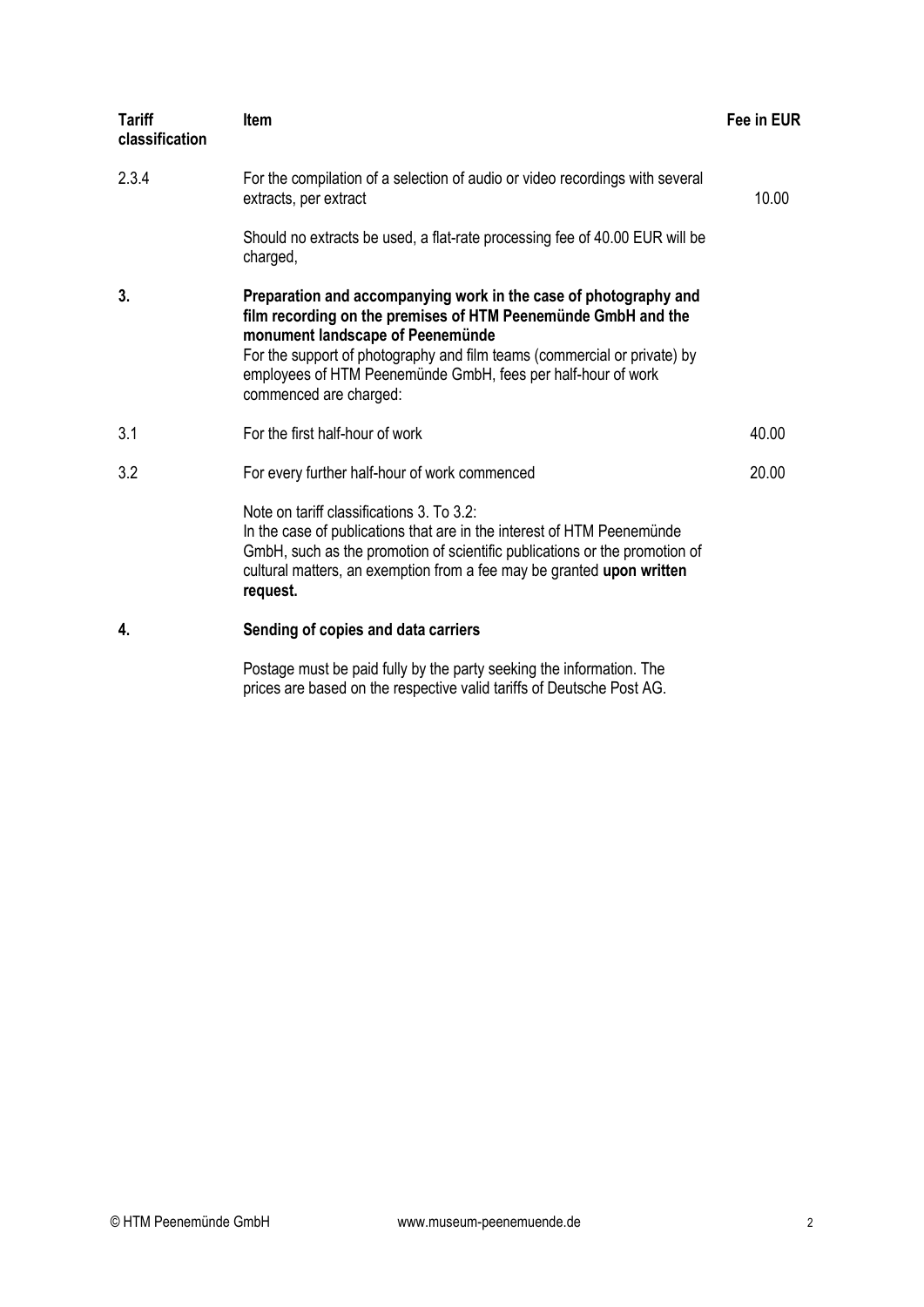## **Attachment 2 – Use Fees**

| <b>Tariff</b><br>classification | <b>Item</b>                                                                                                                                                                                                                                                                                           | Fee in EUR |
|---------------------------------|-------------------------------------------------------------------------------------------------------------------------------------------------------------------------------------------------------------------------------------------------------------------------------------------------------|------------|
| 5.                              | Direct use<br>For the presentation of archived documents, research aids and use of the<br>rooms, the following fees are charged:                                                                                                                                                                      |            |
| 5.1                             | Per hour commenced                                                                                                                                                                                                                                                                                    | 10.00      |
| 5.2                             | From the 11th hour                                                                                                                                                                                                                                                                                    | 7.00       |
| 5.3                             | From the 21st hour                                                                                                                                                                                                                                                                                    | 5.00       |
| 5.4                             | Cards, posters, microfilms, images and other archived material of which<br>the use requires particular effort,<br>per day commenced                                                                                                                                                                   | 25.00      |
| 5.5                             | Video films or sound carriers per hour commenced                                                                                                                                                                                                                                                      | 15.00      |
|                                 | Note on tariff classifications 5, to 5.5:<br>The use of archived documents is subject to a fee for<br>personal and assignment-related research for private purposes,<br>commercial purposes,<br>$ \,$<br>use for planning, project, melioration and other purposes subject<br>to economic further use |            |
| 6.                              | Photographic and reprographic work, including digitalisation<br>(archive reproductions)                                                                                                                                                                                                               |            |
| 6.1                             | Direct copies and copies via scanner or PC on copy paper (80g/m <sup>2</sup> ) per<br>unit:                                                                                                                                                                                                           |            |
| 6.1.1                           | DIN A4 in black and white                                                                                                                                                                                                                                                                             | 0.50       |
| 6.1.2                           | DIN A3 in black and white                                                                                                                                                                                                                                                                             | 0.75       |
| 6.1.3                           | DIN A4 in colour                                                                                                                                                                                                                                                                                      | 3.50       |
| 6.1.4                           | DIN A3 in colour                                                                                                                                                                                                                                                                                      | 5.00       |
| 6.2                             | Excerpts from large-format source material (cards, sketches, plans,<br>newspapers) on copy paper (80g/m <sup>2</sup> ) per unit:                                                                                                                                                                      |            |
| 6.2.1                           | DIN A4 in black and white                                                                                                                                                                                                                                                                             | 1.50       |
| 6.2.2                           | DIN A3 in black and white                                                                                                                                                                                                                                                                             | 2.50       |
| 6.2.1                           | DIN A4 in colour                                                                                                                                                                                                                                                                                      | 5.00       |
| 6.2.2                           | DIN A3 in colour                                                                                                                                                                                                                                                                                      | 7.50       |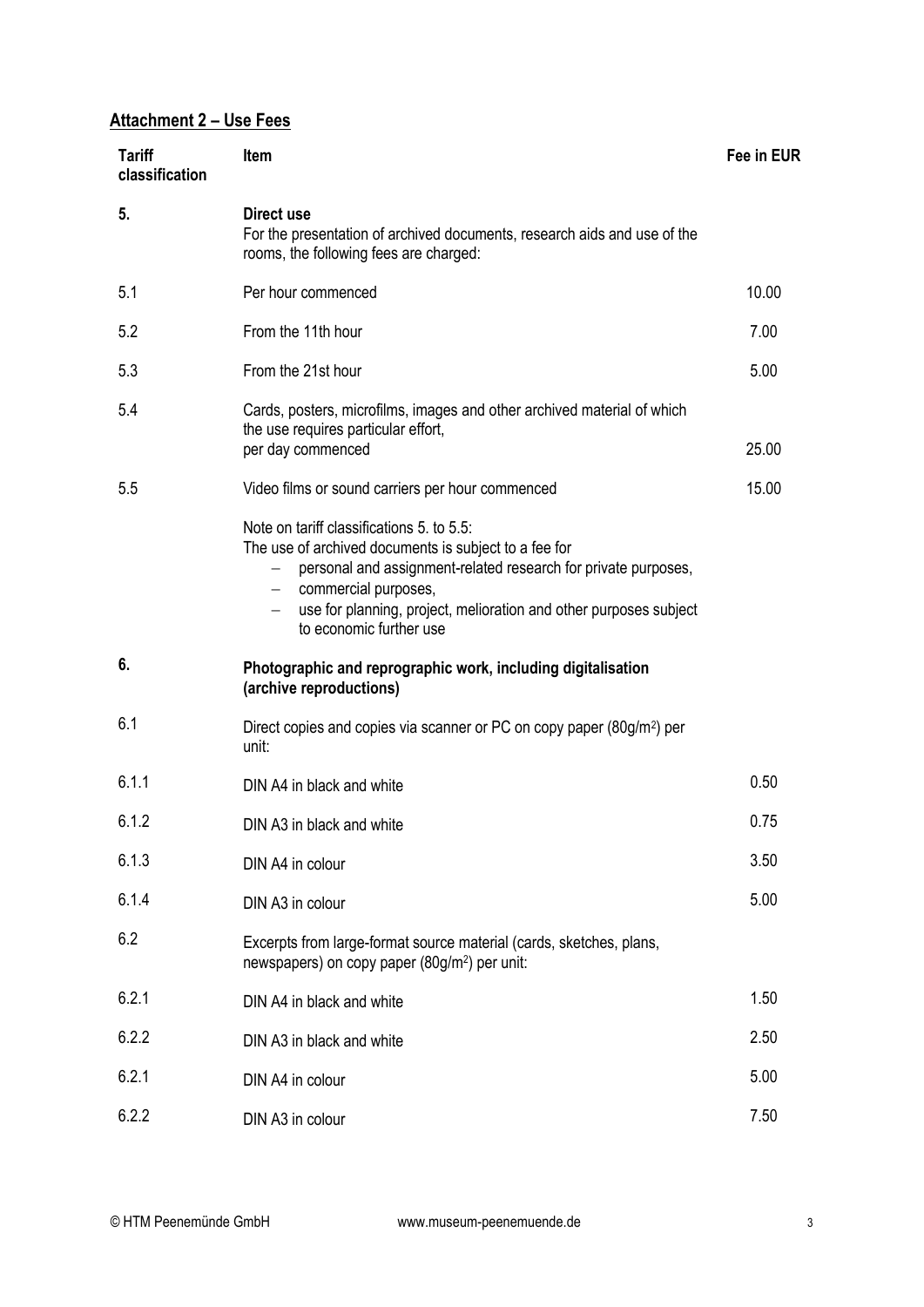| <b>Tariff</b><br>classification | <b>Item</b>                                                                                                                                                                                                                                                                             | Fee in EUR     |
|---------------------------------|-----------------------------------------------------------------------------------------------------------------------------------------------------------------------------------------------------------------------------------------------------------------------------------------|----------------|
| 6.3                             | Digital copy in colour (printed template quality)                                                                                                                                                                                                                                       |                |
| 6.3.1                           | Digital photo (JPEG or TIFF format)<br>Note on tariff classification 6.3.1:<br>The same fee rate applies for monochrome photos.                                                                                                                                                         | 5.00           |
| 6.3.2                           | DIN A4, Folio and DIN document scan, per page:                                                                                                                                                                                                                                          |                |
| 6.3.2.1                         | Image file in JPEG or TIFF format or PDF format (not searchable)                                                                                                                                                                                                                        |                |
| 6.3.2.2<br>6.3.3                | Searchable file in PDF format (manually processed via text recognition<br>software)<br>Document scans of large-format templates, per page:                                                                                                                                              | 10.00<br>40.00 |
| 6.3.3.1                         | Image file in JPEG or TIFF format or PDF format (not searchable)                                                                                                                                                                                                                        | 15.00          |
| 6.3.3.2                         | Searchable file in PDF format (input and manually corrected via OCR text<br>recognition software)                                                                                                                                                                                       | 60.00          |
|                                 | Note on tariff classifications 6.3 to 6.3.2.2:<br>In the case of special services and an increased amount of work (e.g. with<br>large-format cards or newspapers), the fees will increase on a case-by-<br>case basis in accordance with the increased effort up to 1.5 times the rate. |                |
| 6.4                             | Digital grayscale copies (PDF format)                                                                                                                                                                                                                                                   |                |
| 6.4.1                           | Per DIN A4 copy (non-searchable)                                                                                                                                                                                                                                                        | 0.30           |
| 6.4.2                           | Per DIN A3 copy (non-searchable)                                                                                                                                                                                                                                                        | 0.50           |
| 6.4.3                           | Searchable file in PDF format (manually processed via text recognition<br>software), per page                                                                                                                                                                                           | 30.00          |
| 6.4.4                           | Excerpts of large-format source material (non-searchable)                                                                                                                                                                                                                               |                |
| 6.4.4.1                         | Per DIN A4 copy                                                                                                                                                                                                                                                                         | 1.50           |
| 6.4.4.2                         | Per DIN A3 copy                                                                                                                                                                                                                                                                         | 2.50           |
|                                 | Note on tariff classifications 6.3 to 6.4.4:<br>In the case of special services and an increased amount of work (e.g. with<br>large-format cards or newspapers), the fees will increase on a case-by-<br>case basis in accordance with the increased effort up to 1.5 times the rate.   |                |
| 6.5                             | Reproductions of digital copies                                                                                                                                                                                                                                                         | 3.00           |
| 6.6                             | Printing of digital copies                                                                                                                                                                                                                                                              |                |
| 6.6.1                           | 10cm x 15cm photo paper, per print in black and white                                                                                                                                                                                                                                   | 2.00           |
| 6.6.2                           | 10m x 15cm photo paper, per print in colour                                                                                                                                                                                                                                             | 3.00           |